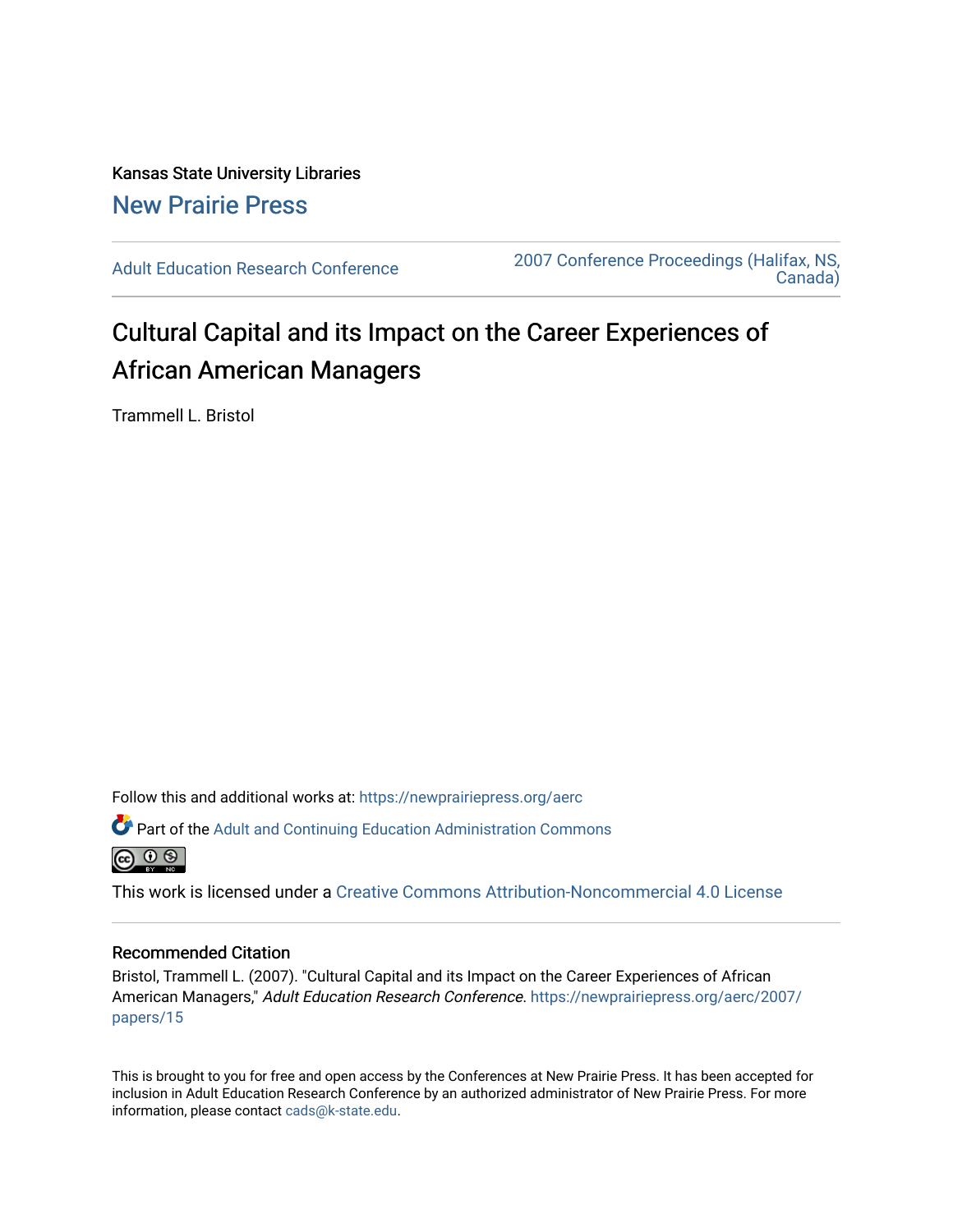# **Cultural Capital and its Impact on the Career Experiences of African American Managers**

#### Trammell L. Bristol

Abstract: This paper summarizes the result of a qualitative study where the purpose was to explore the factors which facilitated the career development of African American managers. Based on these findings, recommendations for practice are suggested in HRD and adult education.

# **Introduction**

There has been discussion on race and gender in the field of adult education (Johnson-Bailey, 2001; Guy, 1999; Hayes and Colin, 1994; Sheared & Sissel, 2001), and the workplace (Barrett, Cervero & Johnson-Bailey, 2003; Bierema, 1998; Bristol, 2005; Palmer & Johnson-Bailey, 2005). This body of literature on race and gender in the workplace has similar findings. Bierema's (1998) edited work on women's career development highlights the discrepancies for women within the traditional career development models. More recently, Alfred (2001) examined the career development of African-American female faculty members in white universities. She found that these women develop strategies to navigate within the dominant culture. As a result, this body of literature highlights the exclusion of women's experiences, as well as African-American women, from the mainstream career development literature.

Similarly, the small body of literature on the career development of blacks in the workplace highlights that their experiences are different from the dominant culture. The literature reveals that there are barriers that hinder the career progression of blacks based on racism and factors that ultimately result in power differentials (Barrett, Cervero and Johnson-Bailey, 2003; Palmer & Johnson-Bailey, 2005). While there are some minorities who have achieved success in the workplace, a power discrepancy still remains. This alludes to the underlying question, for those who have made it: what factors contributed to their success in the workplace? This paper is the result of a prior research study where the purpose was to explore the experiences of black managers, including career development, in the learning organization (Bristol, 2005). The purpose of this paper, however, is to focus more specifically on the factors which facilitated the career experiences of these black managers.<sup>1</sup>

# **Theoretical Framework**

The theoretical framework is guided by Critical Race Theory (CRT) and Bourdieu's construct of capital. These two theories complement one another because each explores dimensions of power and how it impacts those outside the realm of the dominant culture. First, CRT, as a theoretical framework, incorporates the historical and social implications of race, and critiques power relations in society based on structural factors of race (Carbado & Gulati, 2003; Guy, 1999; Ladson-Billing, 1999; Peterson,

 $\overline{a}$ 

 $1$  In this research study the terms "black" and "African-American" will be used interchangeably, because throughout the literature some authors and different participants in this study used the term "black" whereas others used "African American".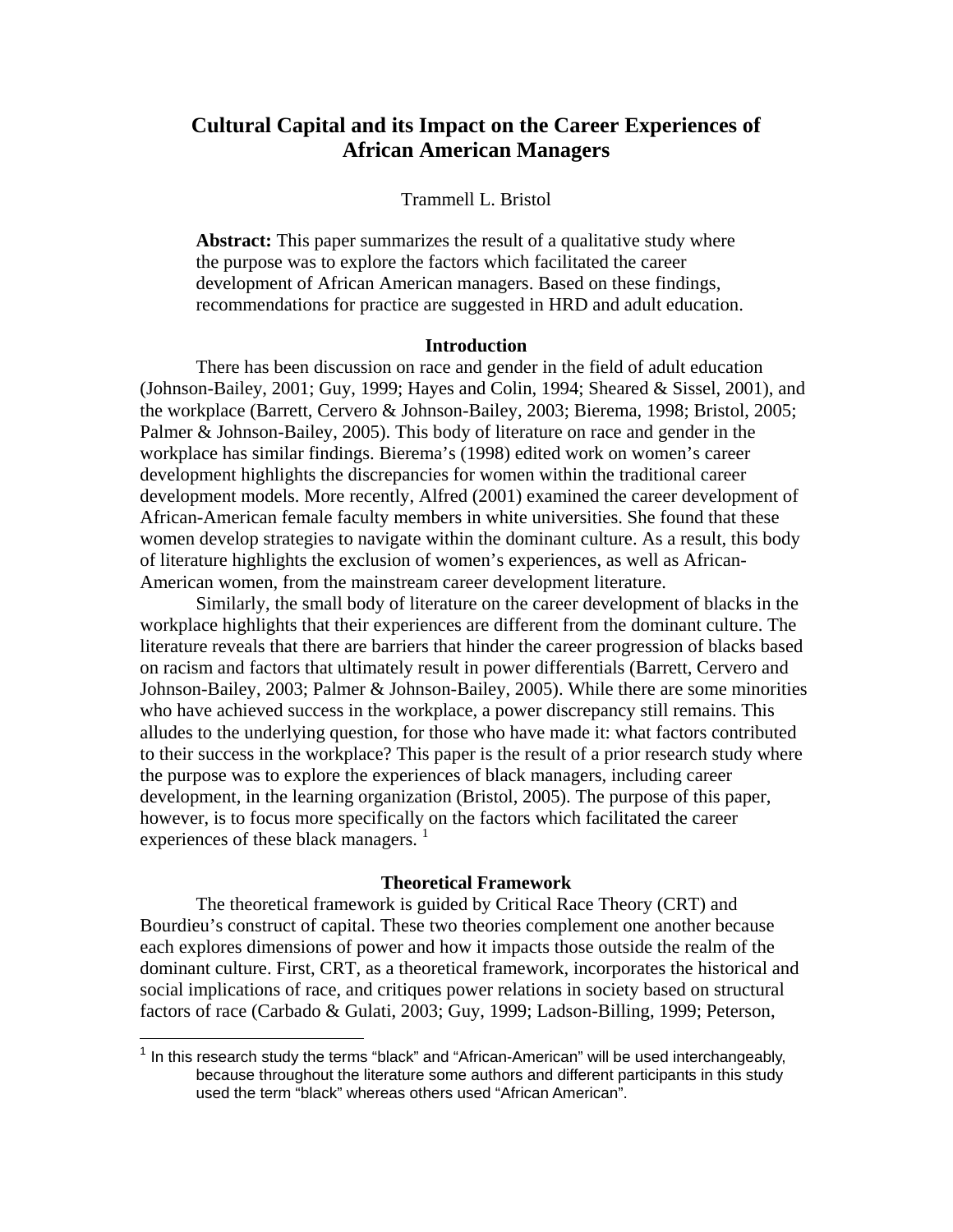1999). There are several central tenets to CRT which include: (a) race is a social construction that has been invented by the dominant culture to categorize and subjugate individuals who are not part of the dominant culture; (b) whiteness functions as a system of privilege and (c) race impacts and determines how marginalized individuals will fare in society.

Second, French sociologist, Pierre Bourdieu's (1986) conceptualization of "cultural capital" is useful in understanding how people from marginalized groups based on factors such as race, social class, or gender, make it into professional classes, through the process of having access to what he refers to as cultural capital. Cultural capital is comprised of the attributes an individual possesses based on the constructs of power. These attributes are valued by the dominant culture and help marginalized individuals navigate within the environment. Bourdieu would explain that those who have been elevated into positions of power (i.e., the ranks of management) have had the cultural capital to do so.

These theories converge because Bourdieu's conceptualization of capital enhances the framework of CRT. While CRT delineates why racial equality has not resulted in the U.S.; our understanding needs to be furthered whereby we explore why certain individuals have made it within corporate America. As a result, since the managers who participated in this study have had some measure of success, understanding why this has resulted is important to analyzing the findings of this research study.

#### **Methodology**

This was a qualitative study informed by the basic interpretive approach. According to Merriam (2002), a basic interpretive approach is an interactive process examining how people interacting with the world on a daily basis create meaning (Merriam, 2001). A purposeful sample was used and thirteen black managers agreed to participate. Within these face-to- face interviews the following was explored: a) the managers' career entry experience; and b) factors that prepared them for careers in corporate America

After the interview, the data were transcribed to uncover emerging themes. In addition, information was collected on the participant's employer such as, their diversity plan and career development programs; this information was integrated into the data collection.

#### **Findings**

The findings in this section will be presented in three main themes. The level of cultural capital among these managers varied, but each possessed a prominent level of cultural capital. The findings revealed that: a) these managers gained cultural capital through their prior educational experiences; b) utilized observation within the workplace as means to gain informal learning and c) utilized mentors to increase their cultural capital.

#### *Prior Educational Grooming and its Influence on Cultural Capital*

Each possessed at least an undergraduate degree and prior to gaining entry into the workplace interacted in higher education settings with members of the dominant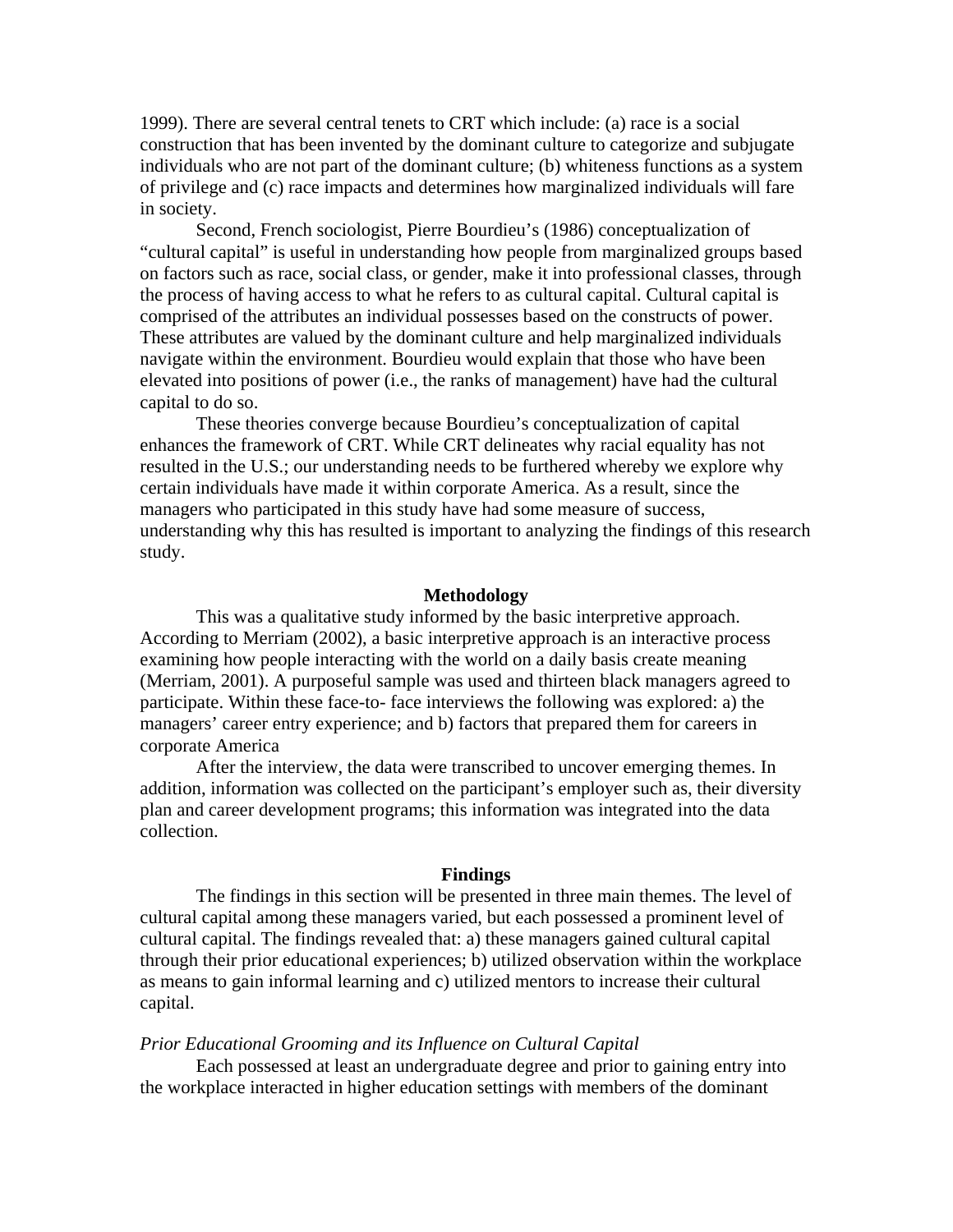culture. They discussed that this experience helped them gain a better understanding of the dominant culture.

However, there was a striking theme which emerged among the participants. There were seven younger managers who had fewer than 18 years of work experience and entered the workforce in the late 1980s and 1990s. This younger group learned how to navigate the dominant culture from their early experiences in school (i.e., kindergarten through 12th grade). These managers reported this as an advantage which prepared them to interact comfortably within corporate America. For example, Clarice stated that her parents stressed the importance of getting a good education. While she grew up in an urban area, her parents sent her to an affluent private school with members of the dominant culture. She stated:

*I started at a rather exclusive school, in the District of Columbia, where they sent all the politicians' kids in Georgetown. It was a good experience for me . . . What it gave me access to was that I was just as smart as anybody else.* 

Clarice's early educational experience was positive for her career, because she learned skills that helped her interact more readily with the dominant culture. Charles was another participant who had been educated with members of the dominant culture. His parents moved to a suburban area that was predominately white because the school district was rated better than the surrounding urban district. His parent's motive was to provide Charles with a top-notch education. He stated:

*I* went to an all white high school, an all white college, and work for an all white *company. So I've sort of been trained, through high school to deal in that type of society. So it wasn't a big switch for me going into corporate America . . . So I think that had a positive impact on me as far as being able to perform in corporate America because I was use to it.* 

Charles felt that his educational experiences had given him a distinct advantage. This advantage enabled him to interact comfortably with the dominant culture, thus facilitating his ability to function in corporate America. In fact, the managers who were unable to have early educational experiences with members of the dominant culture, now stressed the significance of this with their children. As a parent, Barry (one of the older managers) felt that a quality education was needed in order to compete in this society. He based his rationale on his experience in the workplace. He stated:

*I would never recommend for my child to go to a black school throughout his entire life. I think that's a fatal mistake. He needs to understand white people . . . It's going to be white people around you, and you need to understand how they think, and how they act.* 

In conclusion, all of the managers stressed the importance of having prior experience with the dominant culture. This experience enabled them to interact more effectively within the workplace. In addition, they reported that this experience facilitated their careers because the dominant culture controls the workplace.

# *Informal Learning and its Significance to Gaining Cultural Capital*

In order for the managers to gain the knowledge needed to succeed in the workplace, they participated in various forms of informal learning. According to Watkins and Marsick (1997), informal learning takes place in one's everyday experience (including the workplace) and it is unique to the individual. Two forms of informal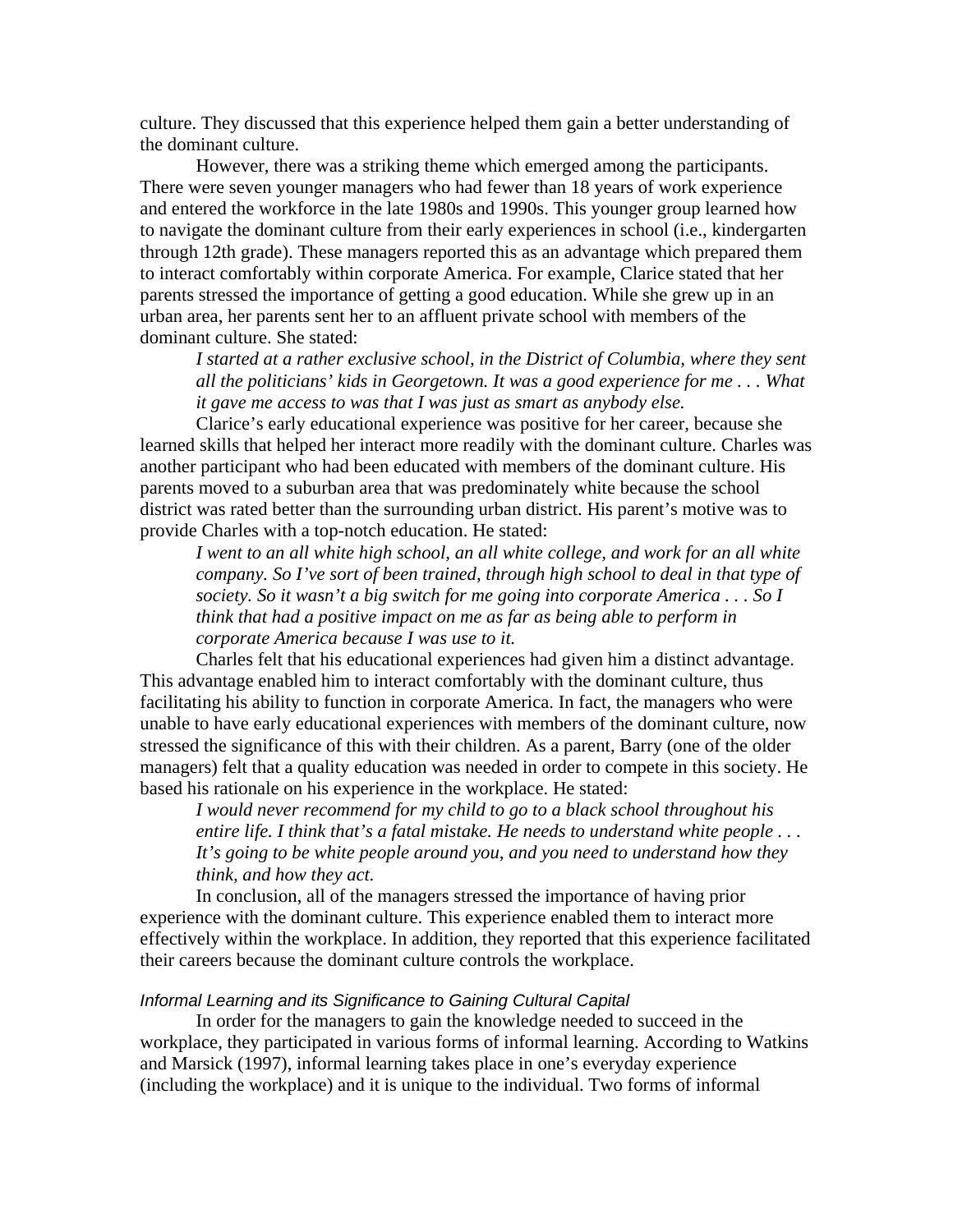learning that these managers valued were observing the culture within the workplace and participating in mentorships.

*Observation as integral to gaining cultural capital.* All of the managers engaged in informal learning as a means to understand the workings of corporate America. This ultimately facilitated their career development because they became astute in observing their environment. All of the managers reported that observing the workings of the environment was integral to uncovering the unspoken norms. In fact, the managers expressed the importance of understanding these norms in order to operate effectively in the workplace. For instance, informal learning was integral to Denver's understanding of the unspoken rules of career development in corporate America, such as how individuals actually progress in their careers. By observing the careers of those within the organization, Denver found that job performance was not the only factor in career progression; there was a networking aspect that he needed to foster. He reported:

*Human Resource people know a lot of stuff, they know who's retiring, they know about the organizational changes that's coming in six months. They know a lot of the information that's critical to you making the next move, or making an adjustment in your current role* 

Denver uncovered an unspoken career development component that facilitated his understanding of how to manage his career with his present employer. In addition, other managers discussed the importance of observing incumbent senior managers (to facilitate their ascent or progression in management). For example, Debra reported that her initial mission when she entered any organization was to understand what was valued in a senior manager. This understanding was integral to her strategy of progressing further in management. She observed various senior managers who were held in high regard, in the organization, in an attempt to discover their key to success. She stated:

*I do this mental game when I'm in a room with executives . . . I sit and think, "what is it about this person that the company thought to make that person an executive?" Is this a behavior that I want to try and adopt? So I've been very purposeful with what I embody.* 

Since Debra knew that her goal was to progress higher in the management ranks, she observed senior managers. In summary, these managers reported that observation was an important learning activity; specifically, they learned how to be effective managers by incorporating some of the observed strengths of other successful managers.

*Using mentors to gain cultural capital.* Learning through mentors was the most integral career development component for these managers. Mentors are important for individuals who are charting their way into unknown territory. Since the participants had aspirations to enter management, it was more arduous because their parents did not possess the cultural capital to transfer to them. As a result, once they entered corporate America they had to locate individuals who would be willing to assist them with their career development.

While, these managers had more than one informal mentor, they used these mentors to help them develop a better understanding of the organization. One major theme that emerged was the importance of having mentors from the dominant culture, specifically white male mentors. These mentorships are called cross cultural mentors because they occur between people from different ethnic or racial backgrounds. Geri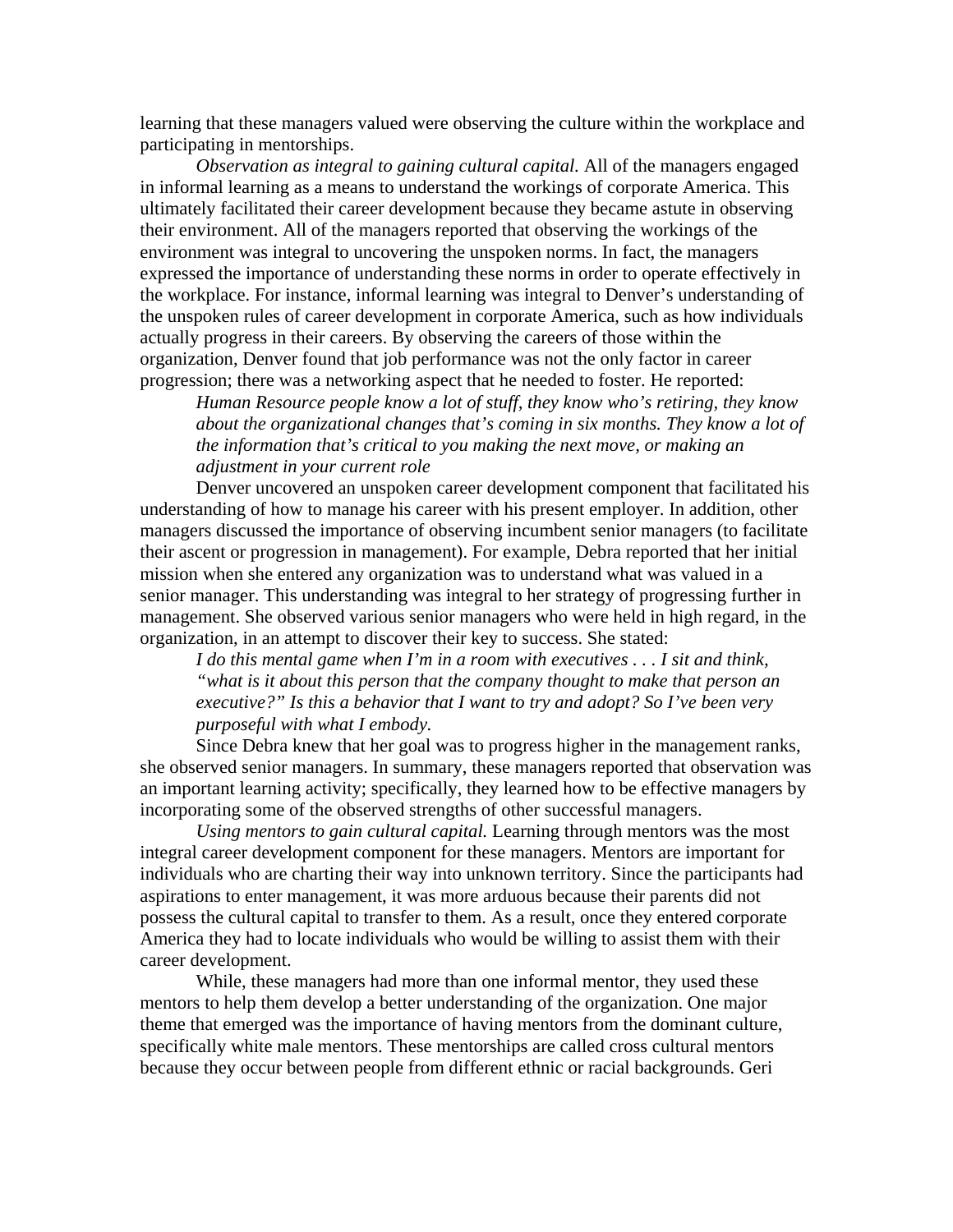credits her career development to being mentored by a white male. She felt that the knowledge that he imparted to her was valuable to her career development. She reported:

*[This white male mentor] would teach me how to maneuver the organization from a white perspective, which was quite helpful…I think it's as important to have somebody that's not the same race or a white male if you can that supports you. Because they can maneuver you through the organization quicker than somebody of color can.* 

Geri credits this mentorship, with a white male, as integral to her career; this mentor's position within the dominant culture provided her with more cultural capital. Similarly, Anna conceptualized the significance of having cross-cultural mentors within corporate America. She stressed:

*I think that you do need them (a mentor from the dominant culture) as an employee in an environment where you are a minority. You need to find people who will support you. Not just other minorities, but people [from the dominant culture] who respect you and your skills and you as an individual. Someone who will give you information they may have.* 

Anna felt that it was important as a minority to have members of the dominant culture who would support a minority person. In conclusion, informal learning was a process that allowed these managers to become socialized into corporate America. They were able to obtain the unspoken norms and rules of corporate America through other means (i.e, mentors and observation). This enabled them to gain the cultural capital they needed because these managers were not privileged to be a part of the in-group (i.e., the dominant culture). Thus, informal learning served as a means which facilitated the career development of these managers.

# **Discussion and Implications for Adult Education**

In order to be successful in corporate America, there is a "code" that these managers had to decipher; this code refers to the unstated, preferred conduct and rules for working in this environment. Twelve of the thirteen participants did not have parents who were employed in corporate America. Thus the majority of the participants did not have a parent who could inform them concerning the rules for corporate America. Even though Denver reported that his father worked in corporate America, he too expressed difficulty with the unstated rules.

Therefore, to become a contender for a professional position in corporate America, they had to possess some level of cultural capital. Cultural capital is important when a person from a marginalized group needs to gain access to the realms of the dominant culture (Bourdieu, 1986; Carbado & Gulati, 2003). First, each of the managers possessed some level of cultural capital; however, it appears that the parents of the younger managers groomed them to gain more cultural capital with their early educational experiences. As other researchers have discussed, many parents, like the parents of the younger managers in this study felt their children would indeed become better prepared by attending school with the dominant culture (Ladson-Billings & Tate, 1999; Peterson, 1999). Their rationale was that there were generally more educational resources made available in such schools. Thus, early educational experiences enable a child to learn more readily and gain knowledge about the dominant culture that will help them compete in later life pursuits.